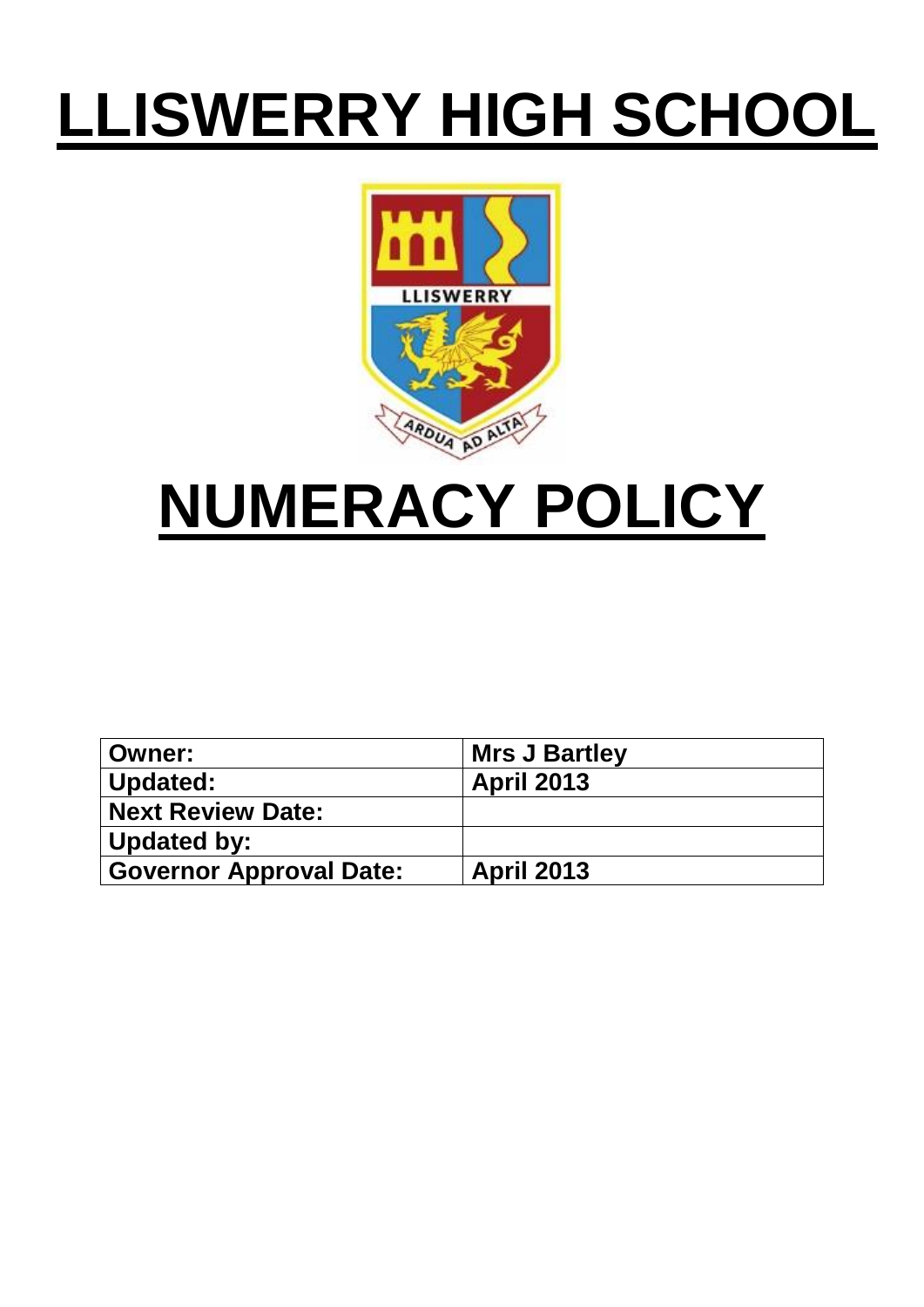#### **LLISWERRY HIGH SCHOOL NUMERACY POLICY**

#### **Rationale**

At Lliswerry High School, we accept that being numerate is essential for pupils to prepare them for adult life. We realise that numeracy is a proficiency that is developed mainly in mathematics but also in other subject areas. Numeracy is more than an ability to do basic arithmetic. The school recognises that poor numeracy skills hold back pupils' progress and can lower their self-esteem. Numeracy skills can be consolidated and enhanced when pupils have opportunities to apply them across the curriculum. Thus, improving these skills is a whole school matter.

At Lliswerry High School we recognise that certain subjects, such as Science, use numeracy on a more regular basis than subjects such as English. The subjects with a high demand of numeracy are known as 'numerate heavy' subjects whereas those with less numeracy are known as 'numerate light' subjects. However, the school recognises that all teachers have a responsibility to teach numeracy when it arises naturally within the subject. Therefore, as such, **all teachers are teachers of numeracy.** Therefore the staff of Lliswerry share responsibility for the teaching of numeracy **throughout** the curriculum and recognise their statutory responsibilities, as outlined in National Literacy and Numeracy Framework.

#### **Policy Aims**

- to adopt a whole-school approach to numeracy throughout the curriculum in keeping with the principles and practices established in the National Literacy and Numeracy Framework.
- to enable all pupils to reach their potential in the key numeracy skills of numeracy
- to support the development of numeracy skills throughout the curriculum and those who are under performing
- to raise staff awareness of key numeracy strategies through working party discussions, INSET and the dissemination of good classroom practice
- to encourage staff to take responsibility for the development of numeracy in their subject areas through the inclusion of appropriate lesson planning
- to identify specific roles and responsibilities within the school with regard to the development of numeracy work
- to establish procedures for monitoring numeracy across the curriculum

#### **Leadership of the Policy**

Numeracy is a key drive of School Improvement and hence the 2<sup>nd</sup> in the Mathematics Department has the responsibility of Numeracy throughout the curriculum co-ordinator. The roles and responsibilities of co-ordinator are:

- identifying, through research/observations in the school, locally and nationally, current thinking, development and good practice, (to include Estyn guidance) and communicating these to all relevant parties.
- liaising with partner primary schools regarding teaching/learning strategies, assessment processes and the standards achieved by pupils in order to ensure a smooth transition and continuity and progression between Key Stages 2 and 3.
- coordinating, monitoring and evaluating specific projects and programmes aimed at developing pupils' numeracy skills including the Numeracy Acceleration Programme.
- reviewing, developing and updating, on an annual basis, the school's 'Numeracy Policy and Guidelines' and advising/supporting colleagues accordingly.
- providing training/support for colleagues on an individual, departmental and whole school basis.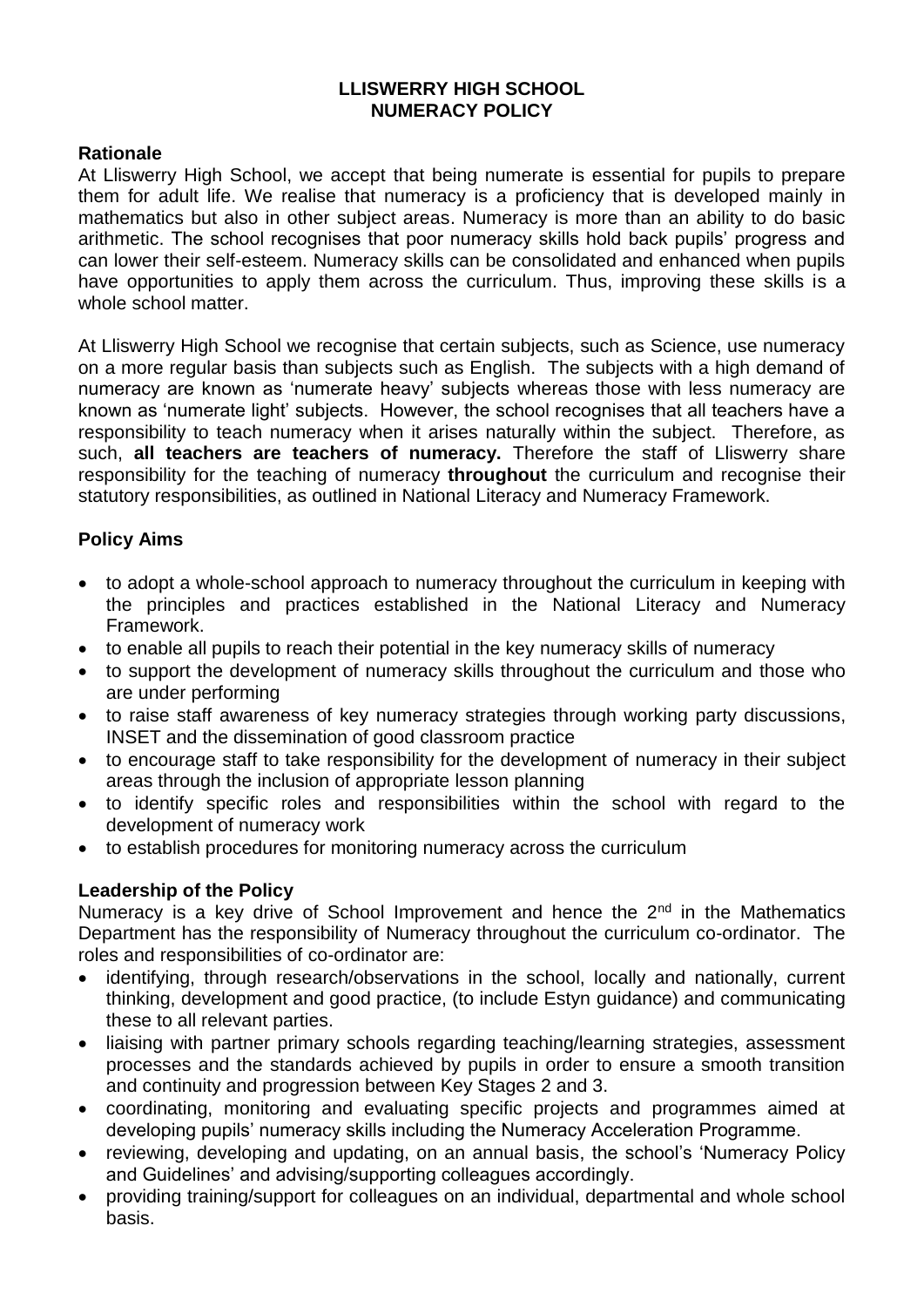- contributing, particularly in the context of 14 to 19 requirements, to the planning, development, delivery, monitoring and evaluation of the school's provision in respect of the numeracy and application of number aspects of Key Skills.
- auditing and evaluating the cross-curricular status of numeracy in the school in terms of pupils' standards of achievement, teaching and learning strategies and assessment processes and communicating the outcomes of this to all relevant parties.
- advising on the priorities/targets relating to cross-curricular numeracy to be included in the school's annual development plan and coordinating/managing their implementation.

#### **Implementation**

The implementation of the Numeracy Policy is based around 3 main areas:

#### 1. Numeracy within the Mathematics curriculum

The school is aware of the importance of the mathematics in taking the lead in providing a solid foundation for pupil's numeracy skills. Hence the department employs a number of different strategies in raising the numeracy skill levels of pupils. The department recognises the importance that pupils realise that skills developed in the mathematics classroom are transferable to other subject areas and to the real-world.

#### 2. Numeracy Acceleration Programmes

The school uses data received from the partner primary schools to identify a number of year 7 pupils who require additional support to improve their Numeracy. These pupils are withdrawn from the mainstream lessons once a week and work in small groups with a Numeracy teacher in the Numeracy Development Room. The pupils are tested at regular intervals throughout the year and once it is determined they have reached a level where support is no longer needed then they are removed from the programme. This programme continues throughout KS3 for those pupils who require it. The number of pupils on the programme decreases as in year 8 and further decreases in year 9. This programme is taught by staff that have been timetabled to undertake the lessons but is evaluated and reviewed by the co-ordinator.

The co-ordinator identifies and provides any staff training requirements for the acceleration programmes.

#### 3. Numeracy throughout the curriculum

At present, Numeracy throughout the curriculum is underdeveloped within Wales. Thus the co-ordinator has a vital role in leading the school in implementing a policy that secures good provision that leads to good outcomes. In order to ensure this, the co-ordinator will need to take on the following tasks on a regular basis:

- meet with representatives of departments to discuss Numeracy within that subject area in order to provide support and guidance as appropriate
- identify good practice and shares with colleagues
- develop resources that support Numeracy within the classroom

In order to develop Numeracy throughout the curriculum, it has been agreed to pilot an initial project during the Summer Term 2013. This will involve the mathematics department and three 'numerate heavy' subjects. The project is outlined with an action plan (appendix 1). The plan is designed to provide the way forward for the school to ensure Numeracy is utilised fully across the curriculum.

Hence by the end of the academic year 2012-13 the actions in the plan will have been undertaken. At this point a review of progress can be made and decisions on the next stages of development can be decided upon and written into the School Improvement Plan.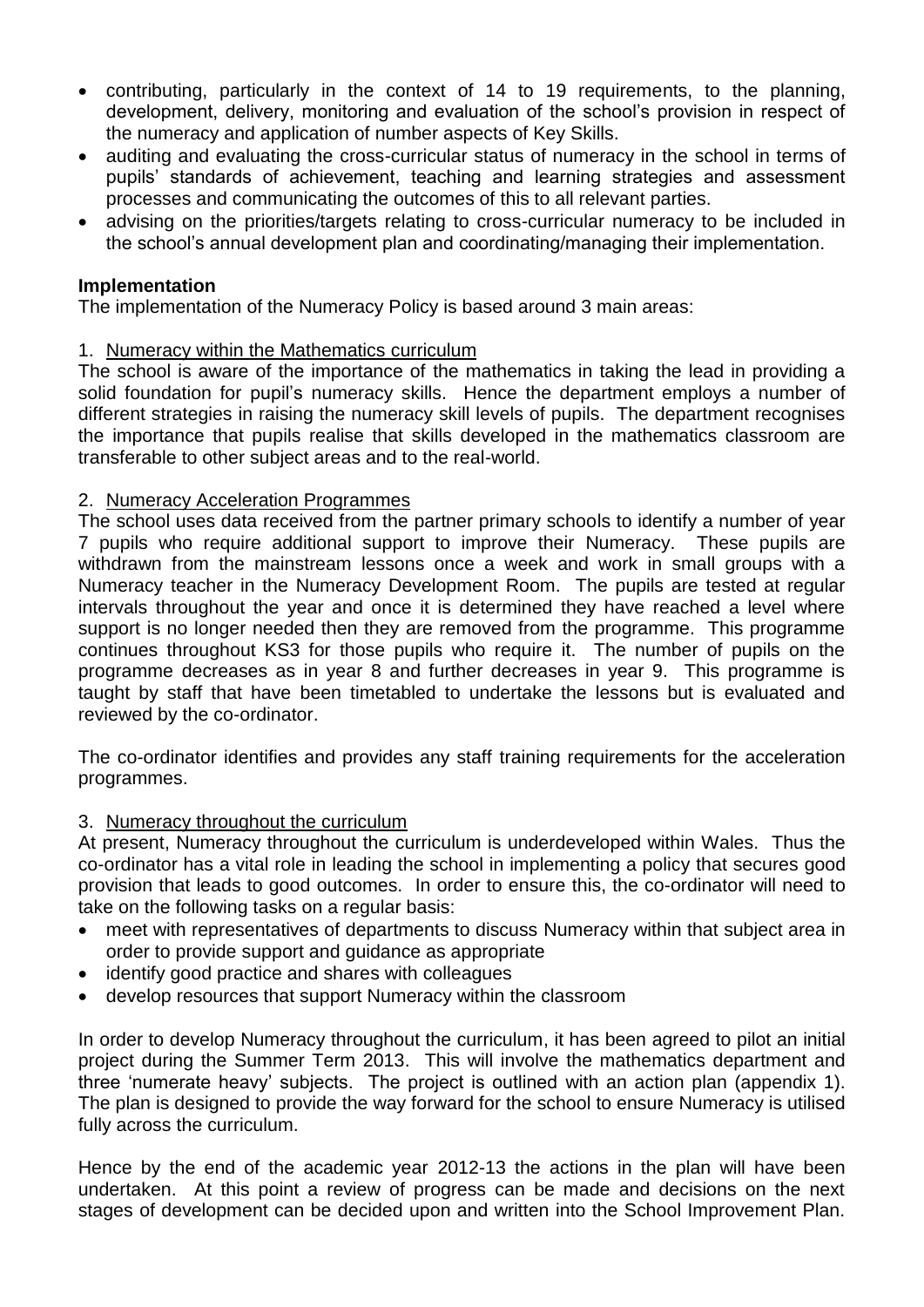It is currently anticipated that further departments will be invited into the project and hence numeracy will become more throughout the curriculum.

However, subjects that are not involved with the initial project are encouraged to make contact with the mathematics department and discuss any issues relating to numeracy within their subject.

#### **Supporting Staff Development in Numeracy**

In order to develop consistency in use of the Numeracy policy it is essential that staff are provided with a variety of support and training opportunities. The opportunities that are in use within the school are:

- staff INSET days numeracy will be included when it is deemed appropriate
- support for departments by the mathematics department
- identification of good practice in Numeracy from lesson observations which can then be shared with colleagues
- encourage models of good practice e.g. modelling and close collaboration between colleagues in order to promote numeracy developments
- staff are provided with a reference book which details good practice and ideas that reinforce the delivery of Numeracy

#### **Roles and Responsibilities**

In addition to the roles and responsibilities of the Numeracy co-ordinator the following also applies:

#### SLT

- accept overall responsibility for the delivery of the school's Numeracy Policy
- provide opportunities for staff training in Numeracy during INSET days
- monitor departments' implementation of the Numeracy Policy

Head of Department or nominated Departmental Numeracy representative

- ensure that 'subject specific numeracy' is clearly identified in schemes of work, and that there is obvious progression through the key stages
- seek to find opportunities to liaise with the Numeracy Co-ordinator and the Mathematics Department to provide continuity
- monitor the work of the department with regard to the inclusion of specific numeracy strategies in lesson planning
- use available assessment data to identify pupils that need support.

#### Teachers across the curriculum

- contribute to pupils' development of numeracy, since being numerate, is an essential skill for life in school and in the real-world
- should ensure that they are familiar with the specific numeracy demands of their subject and ensure sufficient coverage of these skills in their lesson planning

#### ALNCO

 the ALNCO should continually liaise with the numeracy Co-ordinator about ALN pupils and about the Numeracy levels

#### Parents

 encourage their children to use the range of strategies they have learnt to improve their numeracy skills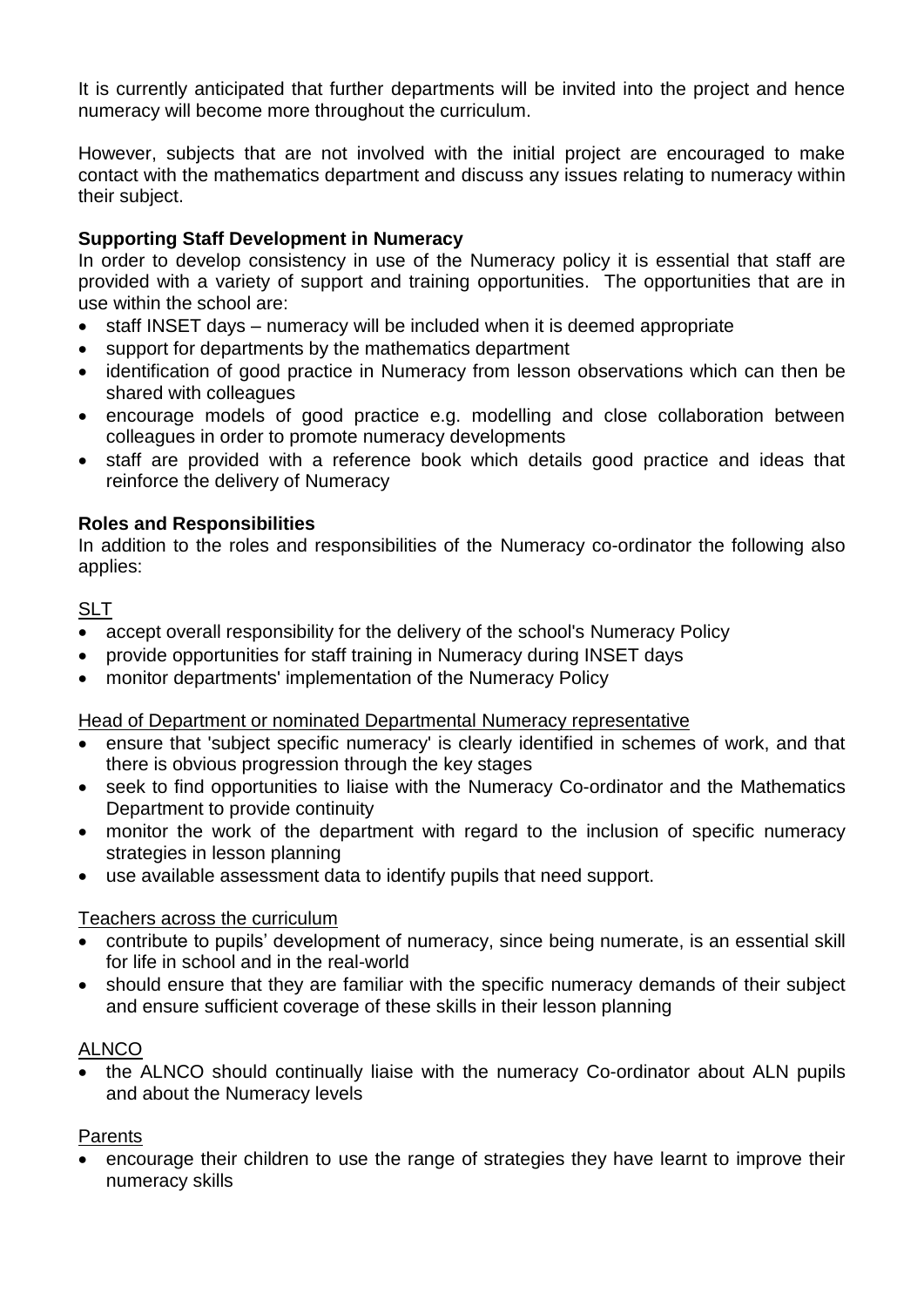#### Pupils

• take increasing responsibility for recognising their own numeracy needs and making improvements

#### **Literacy and Numeracy Framework**

From January 2013 the Welsh Government has introduced a new Literacy and Numeracy Framework which becomes statutory from September 2013. The school has written and implemented an action plan to ensure the elements of the framework are in place for September 2013.

#### **Monitoring and Evaluation**

The monitoring and evaluation processes are under development. We will look to make use of available data to assess the standards of pupils' numeracy. Senior Leaders and the Numeracy Co-ordinator will decide how to monitor progress in the school.

Possible approaches are:

- sampling work pupils work to determine standards and use Marking and Feedback policy
- lesson observations
- line manager meetings
- pupil interviews
- encouraging departments to share good practice by exhibiting or exemplifying pupils' work
- talking to pupils about teaching techniques which help them with their reading and writing skills, and reporting their comments to staff;
- reporting on numeracy features noted in SLT lesson reviews.

#### **Review and Evaluation**

Responsibility for the planning, delivery and review of the Numeracy Policy initially rests with the Numeracy co-ordinator in conjunction with the Deputy Headteacher.

This policy will be reviewed

- as part of the school's self-evaluation cycle in the summer term of each academic year
- prior to this date should there be any changes to statutory requirements